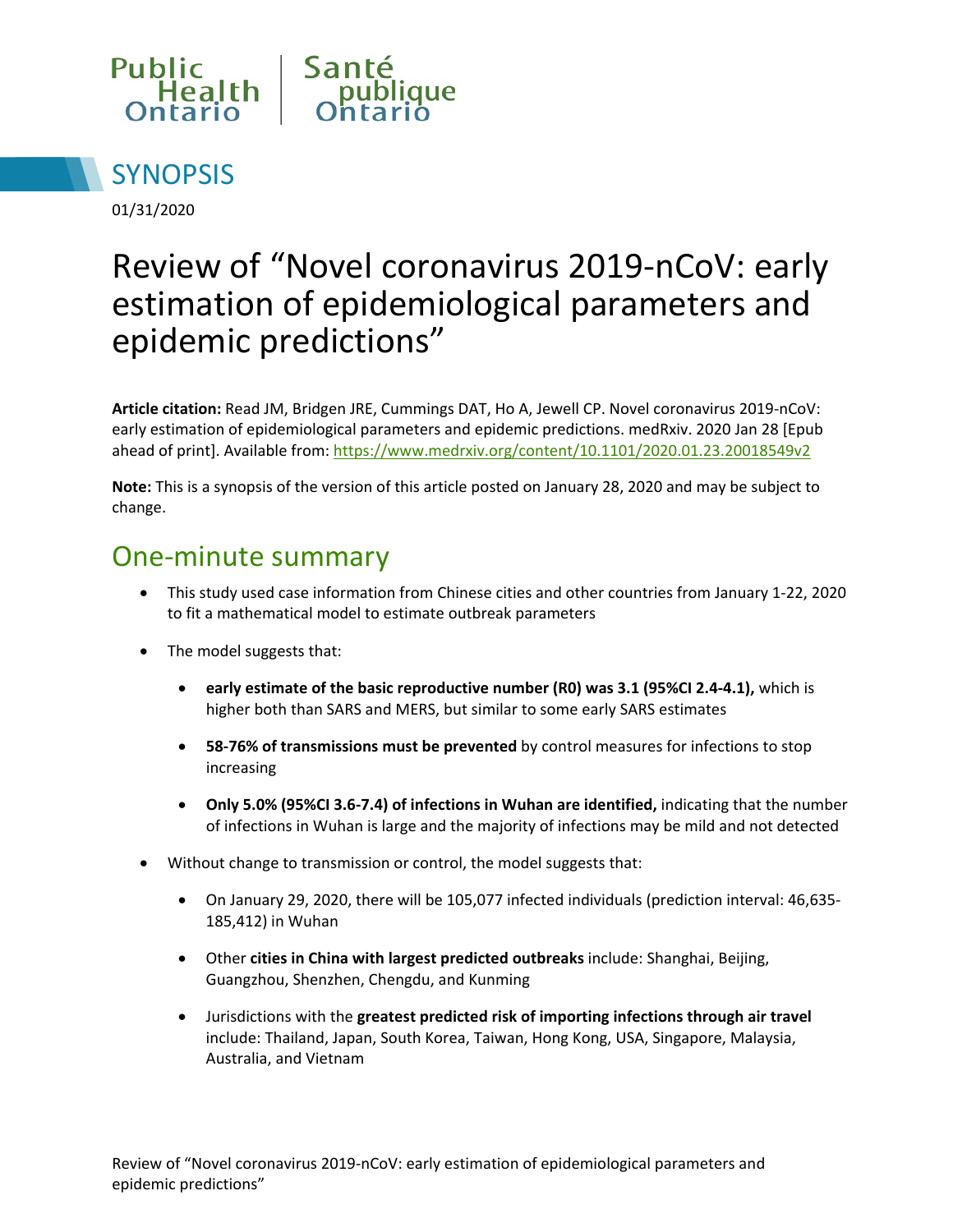### Additional information

- Model based on several assumptions and is specific to time period and data available
- Findings are critically dependent on underlying assumptions:
	- No control interventions factored in
	- Variables driving epidemic dynamics are constant
	- Travel behaviour continues as per mobility estimates
	- Only air travel considered; land transport not considered
	- Assumed latent period of 4 days
	- Considered only human-to-human transmission

#### PHO reviewer's comments

- Model predictions are based on data from January 1-22, 2020 and a number of assumptions that have not been validated; predictions may change as further data become available
- Article not peer reviewed